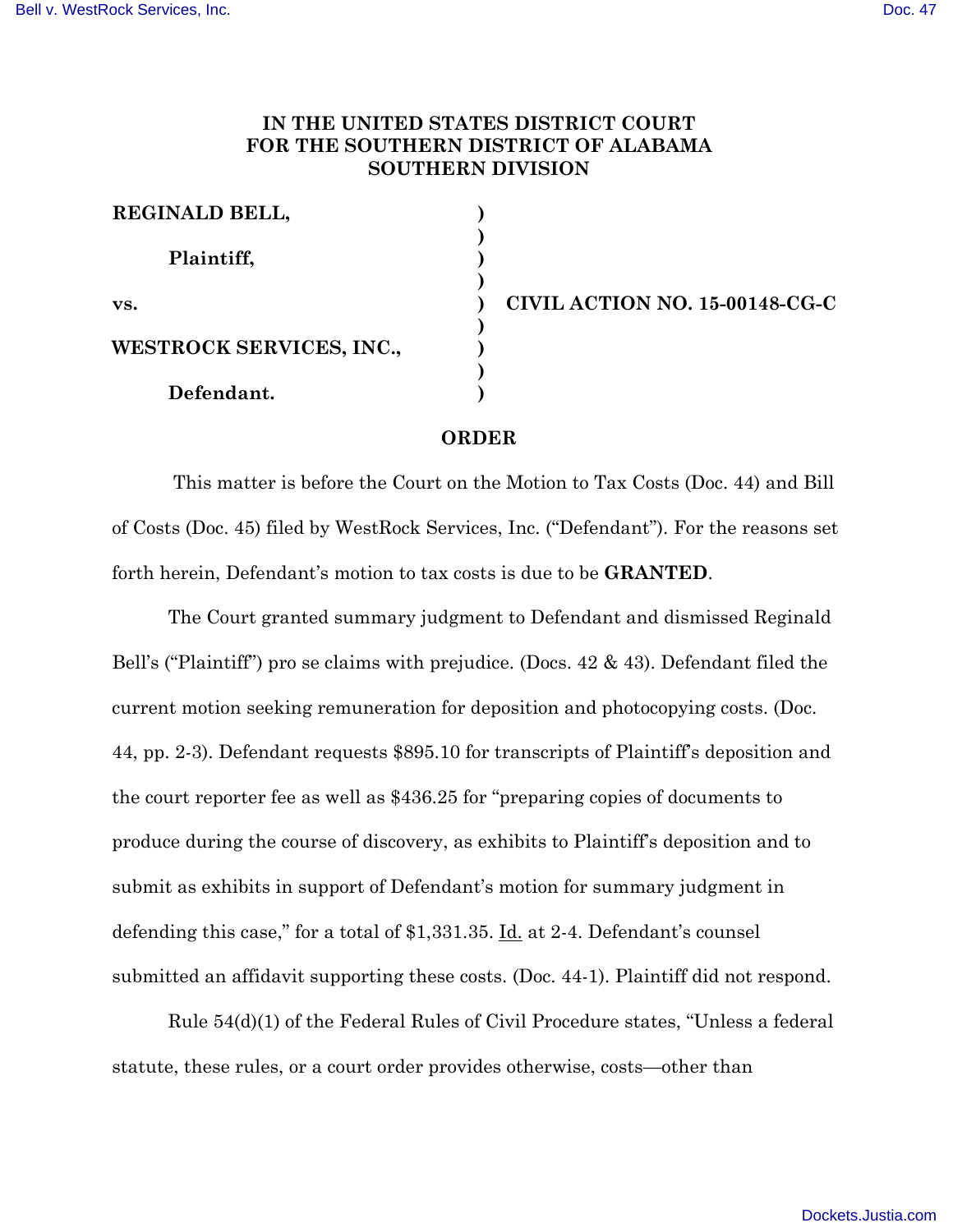attorney's fees—should be allowed to the prevailing party." Outside of explicit

statutory authorization, the following is a comprehensive list of allowable costs:

A judge or clerk of any court of the United States may tax as costs the following:

- (1) Fees of the clerk and marshal;
- (2) Fees for printed or electronically recorded transcripts necessarily obtained for use in the case;
- (3) Fees and disbursements for printing and witnesses;
- (4) Fees for exemplification and the costs of making copies of any materials where the copies are necessarily obtained for use in the case;
- (5) Docket fees under section 1923 of this title;
- (6) Compensation of court appointed experts, compensation of interpreters, and salaries, fees, expenses, and costs of special interpretation services under section 1828 of this title.

A bill of costs shall be filed in the case and, upon allowance, included in the judgment or decree.

28 U.S.C. § 1920 (2012). Plaintiff has the burden of showing that the costs claimed by Defendant are not taxable. See Nationwide Mut. Ins. Co. v. Nall's Newton Tire, Civ. Action No. 14-110-CG-M, 2015 WL 8207478, at \*5 (S.D. Ala. Dec. 7, 2015).

Deposition costs are included in § 1920(2). See EEOC v. W&O, Inc., 213 F.3d 600, 620 (11th Cir. 2000). Costs associated with deposition transcripts are taxable only if the deposition was necessary for use in the case. Id. at 620-21. Deposition costs are not taxable if "'merely incurred for convenience, to aid in thorough preparation, or for purposes of investigation only.'" Id. at 620 (quoting Goodwall Constr. Co. v. Beers Constr. Co., 824 F. Supp. 1044, 1066 (N.D. Ga. 1992)).